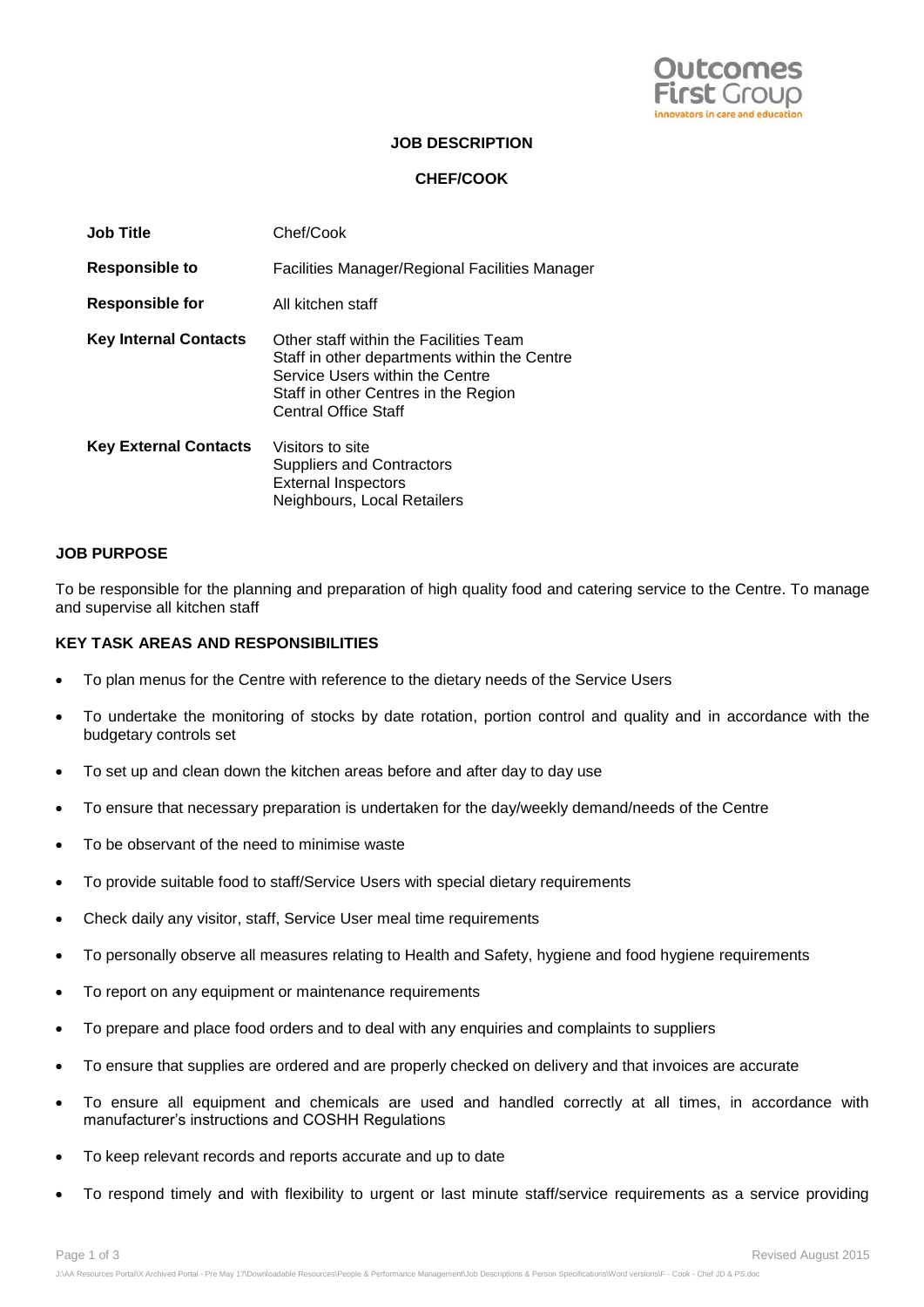function of the Centre

To report any defeats, damage, theft, breakages or hazards to relevant staff immediately

#### **STAFF**

- Undertake agreed delegated management responsibilities on an ongoing basis, in support of the Line Manager, for example supervisions, annual appraisals, probation reviews and return to work meetings
- Lead and supervise the staff on shift to ensure that they carry out their duties and behave appropriately at all times
- Report issues that have arisen in the day promptly to the relevant person
- Ensure staff follow Company policies and procedures at all times and feeding back as and when necessary
- Support all staff and ensure their safety and well being
- Effectively hand over to other staff and teams as required
- Delegate responsibilities, work and tasks based on competence of staff and needs of the Company and review in order to promote teamwork and communication
- Ensure that any areas of insufficient staffing levels are reported to the relevant manager and that cover is provided to meet shortfalls
- Assist in the training and ongoing development of staff
- Ensure that staff exhibit the values set out by the Company and uphold standards of behaviour in accordance with Company policies

#### **GENERAL**

- Ensure awareness that the service operates to agreed budgets and contribute to keeping within these budgets as instructed
- Exercise vigilance in respect of Health and Safety and promptly report all hazards and/or remedying them where appropriate. Undertake all duties in a manner calculated to minimise or avoid unnecessary risks, personally or to others
- Report issues and/or incidents relating to staff and Service Users that have arisen in the day promptly to the relevant Line Manager or appropriate person
- Operate at all times in accordance with Company policies and procedures, with particular reference to Safeguarding, Child Protection, Whistleblowing, Complaints and Representations and Behaviour Policies
- Participate in training and take responsibility for personal development
- Participate in team meetings, supervisions and annual reviews in accordance with Company policy and the standards set by the Regulatory Body
- Work to promote the Centre as a valued, professional asset within its community and conduct themselves at all times in a manner that reinforces this image
- Ensure that all actions are in the interests of the Service Users and the Company.
- To work to and exhibit the values of the Company and maintain standards of behaviour in accordance with Company policies, procedures and practices
- To carry out any other reasonable and relevant duties as required